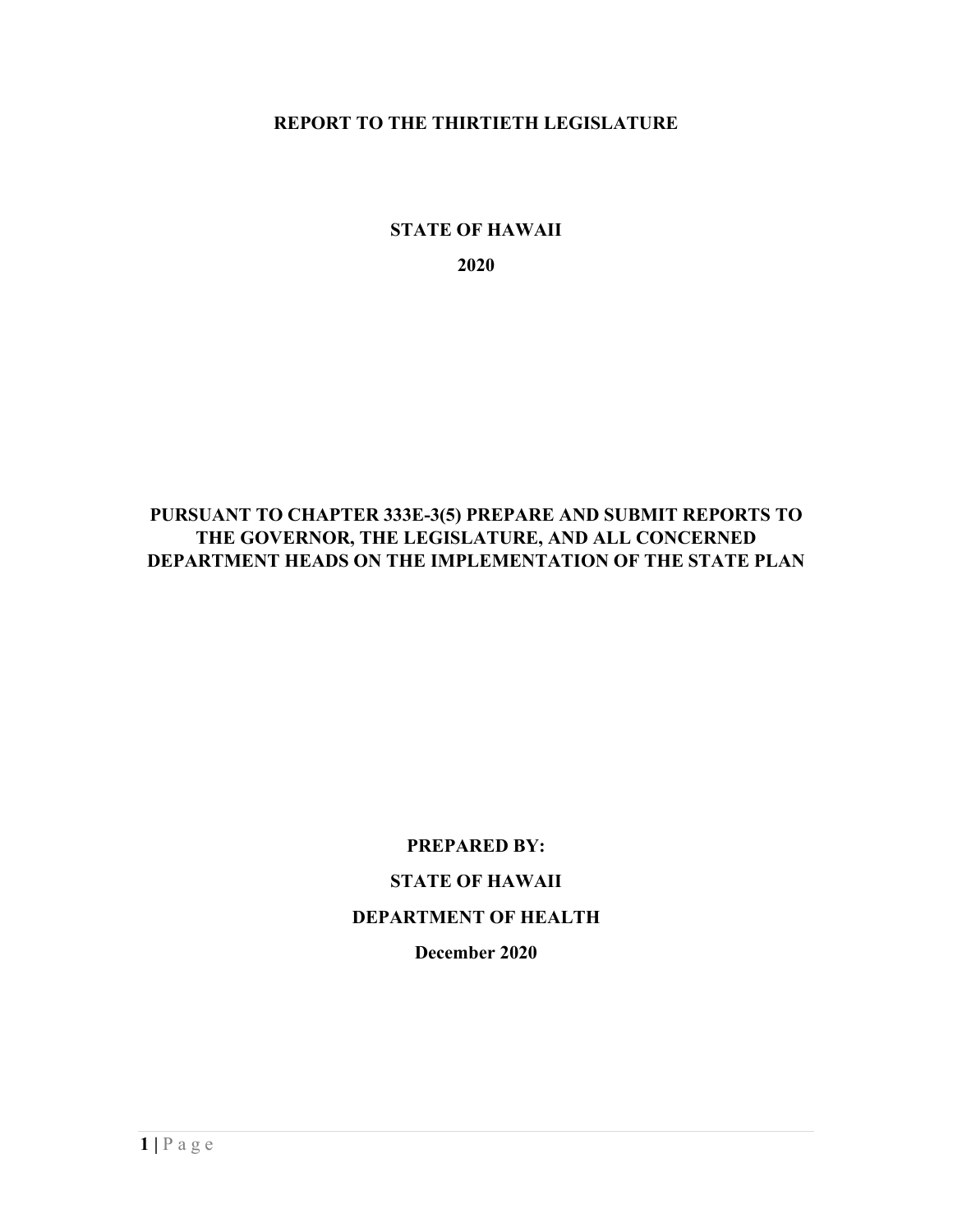a

### Mission Statement

The mission of the Council is to empower, advocate, and support Individuals with intellectual and developmental disabilities statewide to control their own destiny and determine the quality of life they desire.

### Vision Statement

Individuals with intellectual and developmental disabilities are equal to all persons and enjoy basic human rights, among them life, freedom, and the pursuit of happiness. They have choices about where they live, work, learn, play, pursue their spiritual beliefs, are respected and receive the supports they need.

### Implementation Statement

To this end, the Council will:

- work for self-determination;
- advocate for systems change;
- provide information, education, and planning;
- serve as conscience/monitor of the State; and
- promote best practices.

## **TABLE OF CONTENTS**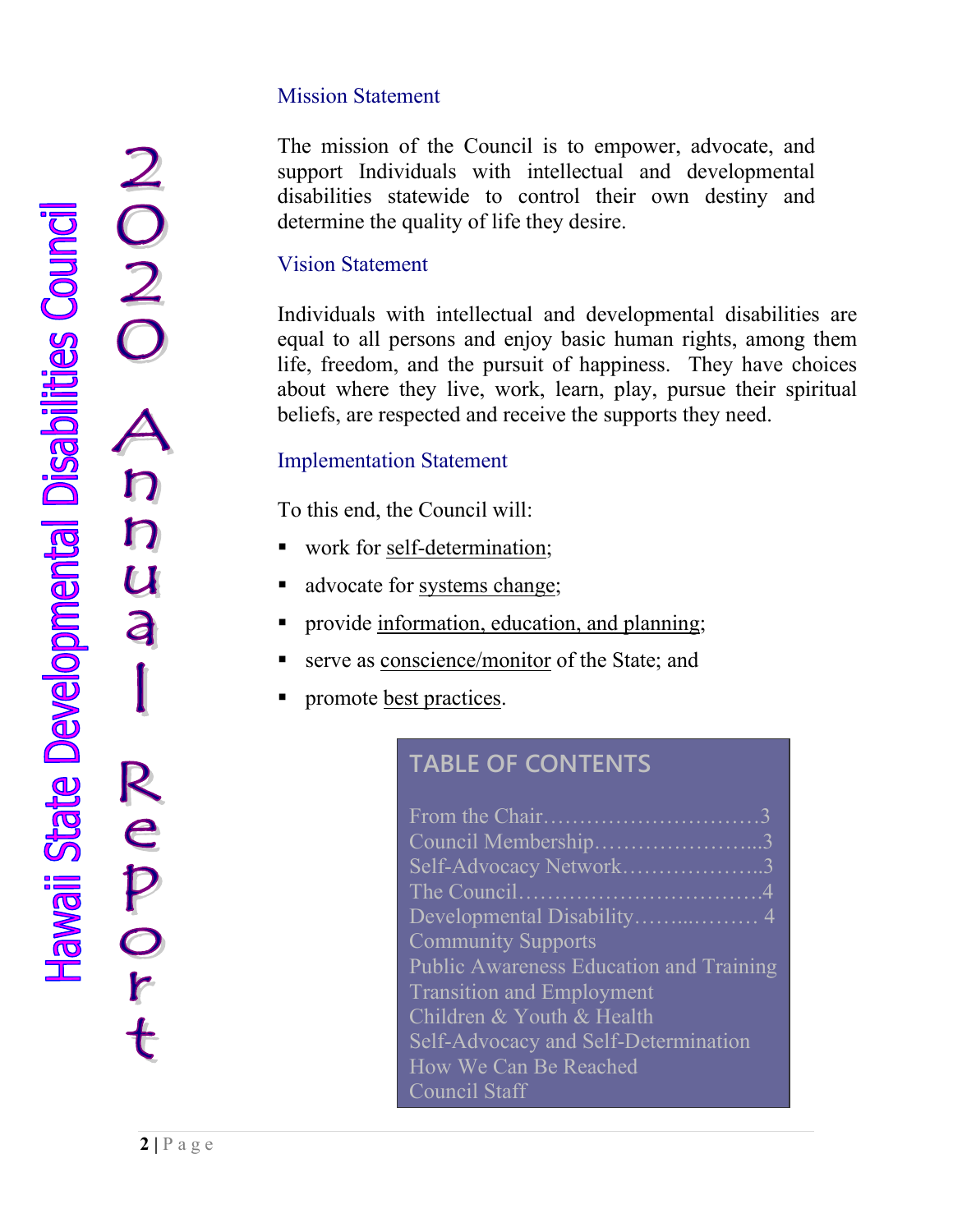### **FROM THE CHAIR…Deborah Kobayakawa**

### Aloha!

Looking back at January 2020 I had no idea I'd be elected as your new Chair during my first year on the DD Council. It's an honor to serve with all of you on the Council especially during these unprecedented times. COVID-19 has become a global pandemic impacting the lives of everyone in our state. In particular individuals with intellectual and developmental disabilities have had drastic changes with the closing of the programs and activities that are so important to them. Now more than ever we need to empower, advocate, and support individuals with intellectual and developmental disabilities so they can safely navigate in a post-Covid world. It's going to take a lot of work for our individuals with ID/DD to return to the activities and programs they enjoy. It's my hope that as your Chair, we can work together with all of our statewide stakeholders to create a "new normal" that ensures a quality of life that our individuals with intellectual and developmental disabilities desire to have.

Jouncil Membershi

Philip Ana Michelle Arakawa John Beebe Maureen Bates Mary Brogan Amara Coon Bathey Fong Josh Ige Jacqueline Indreginal Deborah Kobayakawa Renee Manfredi Maile Mathews-Perez Shana Metsch Michelle Muralt Victoria Murray Darwin Nagamine Tim Renken Catherine Sorensen Santo Triolo Verna Waikiki R. Jack Whitaker Liza Yogi



**The Council supported the Self-Advocacy Network in becoming a non-profit organization** The State Legislature, through Act 213, Session Laws of Hawaii 2007, appropriated funds to establish and support a statewide self-advocacy network for persons with developmental disabilities (DD). The Hawaii Self-Advocacy Advisory Council (SAAC) is a group of self-advocate leaders with intellectual and developmental disabilities who are actively engaged in their community to address the concerns and need s of their peers throughout the State.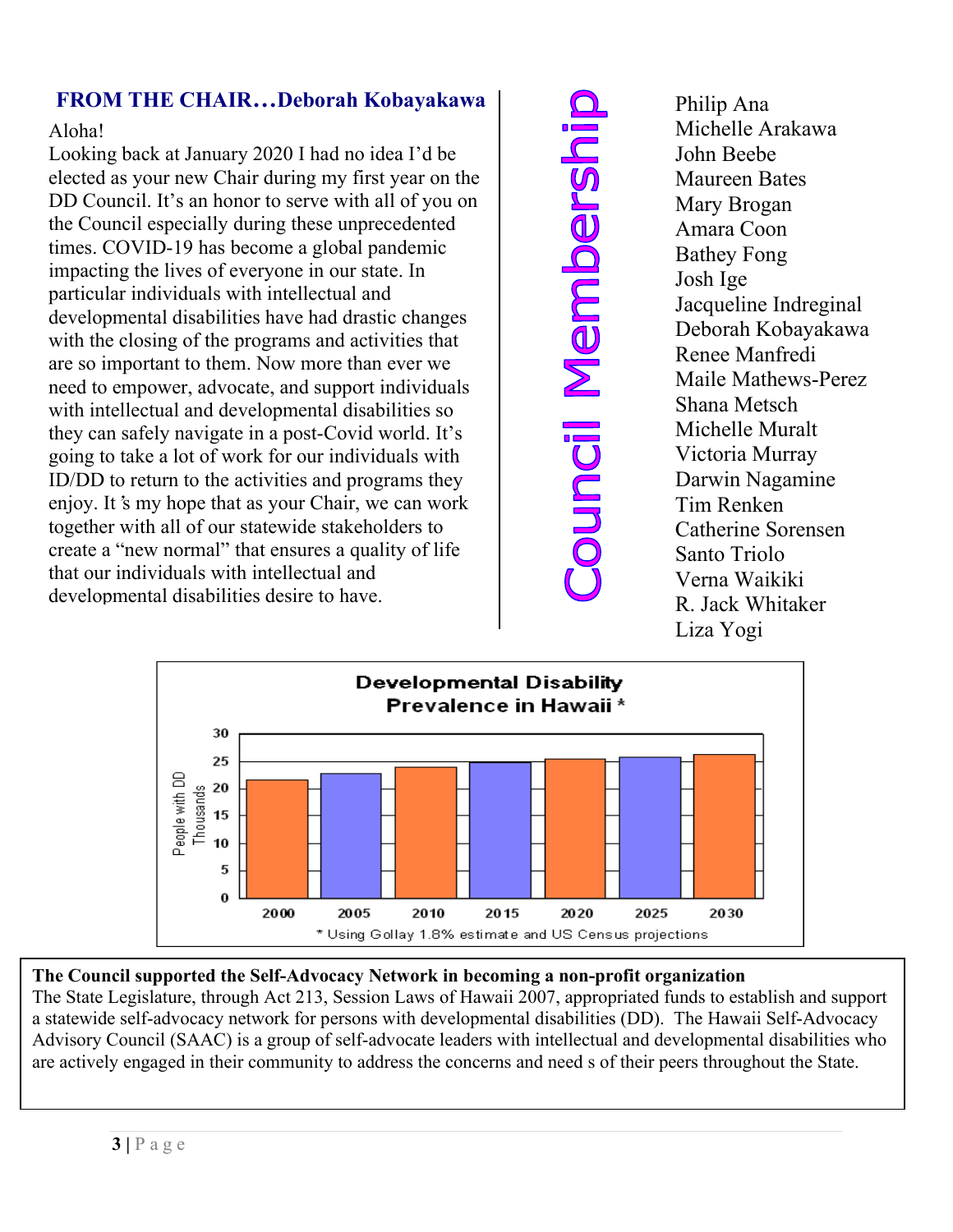### **THE COUNCIL...**

State Councils were established in response to the federal *Developmental Disabilities Services and Facilities Construction Act of 1970 (*PL 91-517). Hawai'i's Council was established in State Law by Act 198, Session Laws of Hawai'i, in 1975.

The Council is administratively attached to the Department of Health (DOH). The department serves as the designated state agency, providing fiduciary and administrative support.

The Council engages in activities which change the system of services for people with developmental disabilities and conducts systems change, capacity building, and advocacy activities that...

- Provide training for individuals with developmental disabilities and their families including legislative advocacy, training on the legislative process, and leadership development;
- Demonstrate new approaches to services, supports, and assistance;
- Inform federal, state, and local policymakers;
- Foster interagency collaboration and coordination;
- Eliminate barriers and enhancing the design and redesign of systems;
- Develop and support coalitions;
- Educate the public; and
- Coordinate and support community activities that follow the Council's mission.

The Council, appointed by the Governor, is a group of individuals dedicated to improving the lives of Hawai'i's citizens with developmental disabilities. The philosophy of membership is that all key stakeholders are represented at the Council table: individuals with developmental disabilities; their family members, advocates; representatives of state and private agencies who provide services; representatives of the Hawai'i Disability Rights Center (HDRC), the state's Protection and Advocacy agency; University of Hawai'i's Center on Disability Studies (CDS) and other key community interests. The beauty of this composition is in the skills and experience that each brings to the table and shares with other Council members.

## **DEVELOPMENTAL DISABILITY**

[from PL 106-402, Sec. 102. Definitions, (8)]

(A) IN GENERAL. — The term "developmental disability" means a severe, chronic disability of an individual that—

(i) is attributable to a mental or physical impairment or combination of mental and physical impairments;

(ii) is manifested before the individual attains age 22;

(iii) is likely to continue indefinitely; (iv) results in substantial functional limitations in 3 or more of the following areas of major life activity:

(I) Self-care.

 (II) Receptive and expressive language. (III) Learning.

(IV) Mobility.

(V) Self-direction.

 (VI) Capacity for independent living. (VII) Economic self-sufficiency; and (v) reflects the individual's need for a combination and sequence of special, interdisciplinary, or generic services, individualized supports, or other forms of assistance that are of lifelong or extended duration and are individually planned and coordinated.

### (B) INFANTS AND YOUNG

CHILDREN. —An individual from birth to age 9, inclusive, who has a substantial developmental delay or specific congenital or acquired condition, may be considered to have a developmental disability without meeting 3 or more of the criteria described in clauses (i) through  $(v)$  of subparagraph  $(A)$  if the individual, without services and supports, has a high probability of meeting those criteria later in life.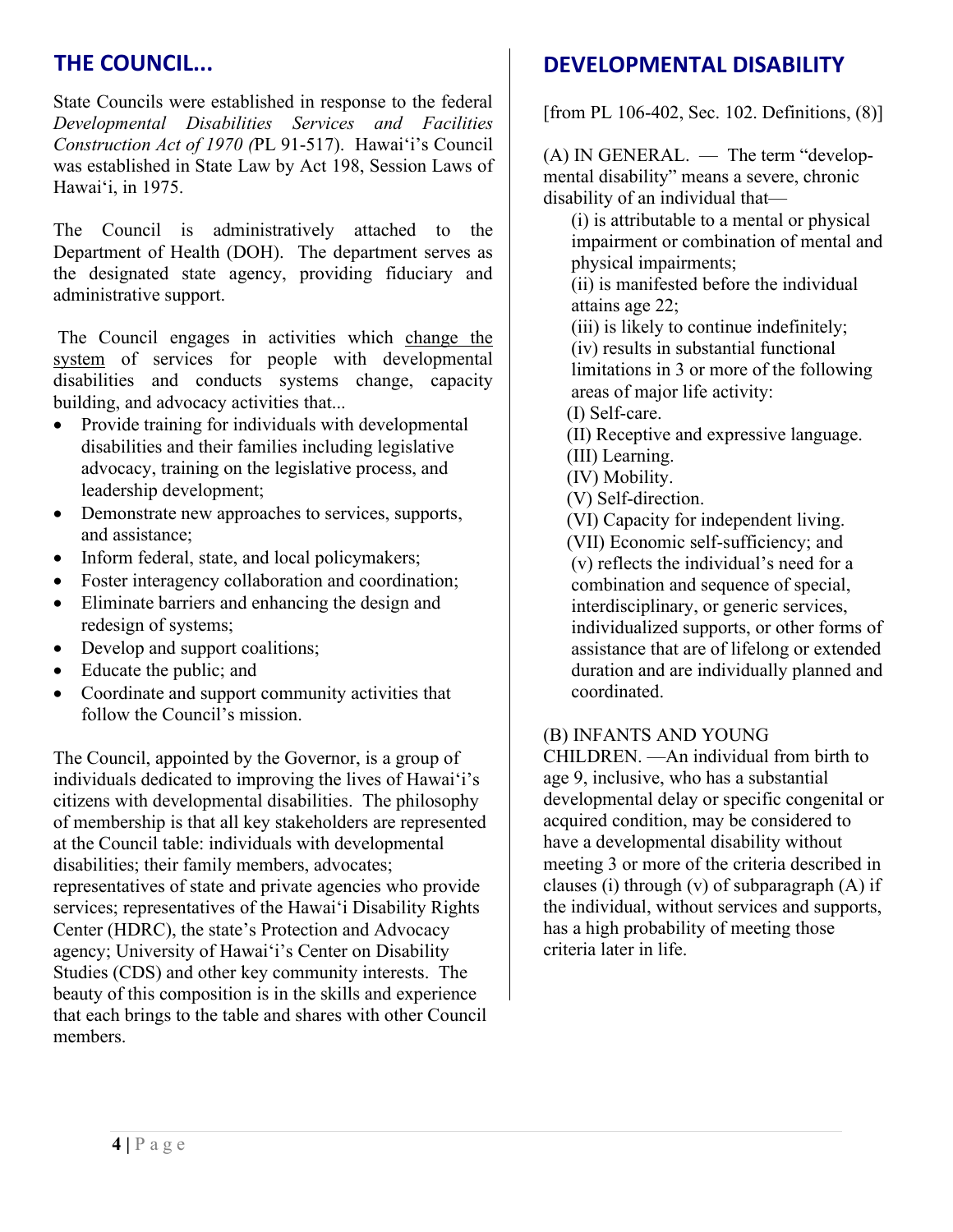## **The Council Areas of Emphasis**

## **COMMUNITY SUPPORTS**

- Enhancing residential placements within communities by avoiding the placement of individuals with developmental disabilities into institutions.
- Promoted collaboration with parent groups to identify residential needs throughout the state.
- Continue to work with County transportation coordinators statewide to assure bus routes are meeting the needs of individuals with developmental disabilities so they can utilize generic services to access their community.
- Educated Legislators, City and County Council members, and Mayors about transportation and housing needs of individuals with disabilities.

## **PUBLIC AWARENESS, EDUCATION AND TRAINING**

- Created public awareness campaign to promote Developmental Disabilities and Disability Employment Awareness month.
- Collaborated with the Executive Office on Aging, creating educational material for the elderly and individuals with developmental disabilities and their caregivers on protecting yourself from COVID.
- Created and promoted vaccine awareness questions and answers for individuals with developmental disabilities and their caregivers

## **TRANSITION AND EMPLOYMENT**

- Collaborated with Department of Human Services/Division of Vocational Rehabilitation, Hawaii Disability Rights Center, Department of Health/Adult Mental Health Division, Department of Health/Developmental Disabilities Division, Department of Labor & Industrial Relations/Work Force Development Division, University of Hawaii/Center on Disability Studies, Office of the Governor, Department of Community Services City and County of Honolulu, U.S. Dept. of Labor –Office of Federal Contract Compliance Programs, and private agencies to create activities to support students and young adults with disabilities with getting a job and earning competitive wages; such as supporting job fairs, informational venues such as Footsteps to Transition Fair, neighbor island employer outreach programs for over 200 individuals.
- Educated public and private agencies on Customized Employment.
- Educated self-advocates, family members, and public and private agencies on Employment First and the need to increase access to information on employment, education, training, and support services needed to prepare persons with intellectual and developmental disabilities for the transition to employment
- Continue to support the Project SEARCH initiative by holding the contracts so the project can continue throughout the states.
- Facilitated with our sister agencies; Center on Disability Studies and Hawaii Disability Rights Center, quarterly transition meetings with over a combined 200 professionals from Department of Human Services, Department of Health, and Department of Education, and Department of Health, Developmental Disabilities Division to break down silos, promote collaboration, share resources, and promote awareness of disability-related barriers and solutions to continued employment for persons with intellectual and developmental disabilities.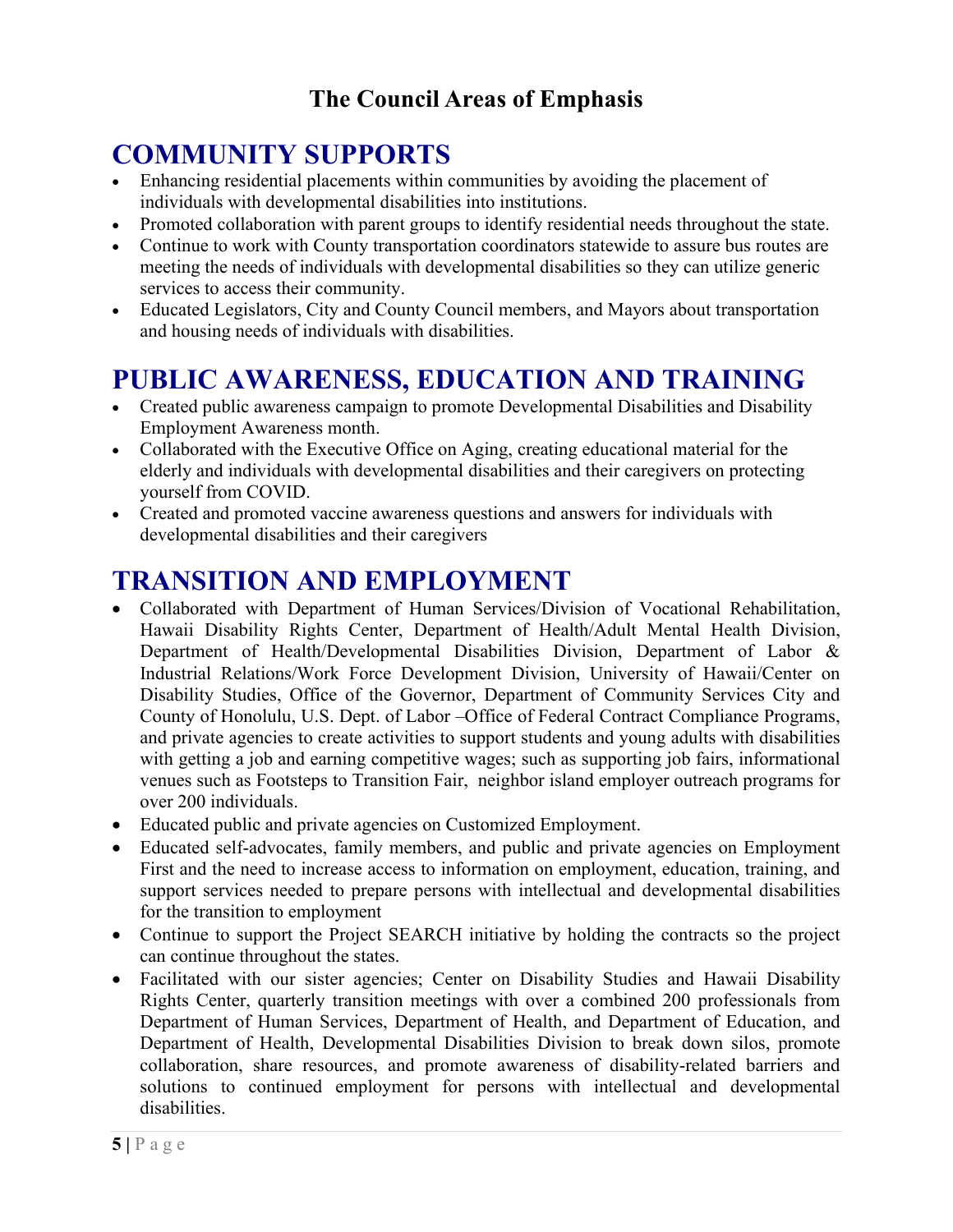- Facilitated a group of advocates, private and public agencies to meet with the State Budget and Finance Office, and as a result, a Hawaii ABLE (Achieving a Better Life Experience) account program at Bank of Hawaii began.
- Continued to host neighbor island Disability Legislative Forums to promote employment and to educate state and county policy makers and the community on the importance of having increased access to employment services and supports and information on transition services and supports needed to prepare students for transition to adult life.
- Distributed hundreds of copies of the *Pathway to Employment for Students with Developmental Disabilities Transitioning from High School* (Tri-agency Brochure) to selfadvocates, family members, private and public agencies, caregivers, educators, and community members.
- Continued to collaborate to ensure that legislation is passes to change procurement laws to abolish the payment of sub-minimum wage based solely based on a person's disability.
- Facilitated monthly meetings between Department of Humans Resources/Division of Vocational Rehabilitation, Division, Department of Health/Developmental Disabilities Division, Department of Labor & Industrial Relations /Work Force Development Division, University of Hawaii/Center on Disability Studies, Department of Education, and Department of Community Services City and County of Honolulu Employment First activities to elevate employment opportunities for persons with disabilities.

## **HEALTH & CHILDREN & YOUTH**

- Continued work with the Assistive Technology Resource Center to provide devices to toddlers to help with their communication needs rather than purchasing expensive communication devices through Medicaid or other insurance carriers.
- Educating legislatures and community members on the need to improve of oral health for children and adults.
- Continued to work on promoting universal standardized developmental screening.

## **SELF-ADVOCACY & SELF-DETERMINATION**

- The Council supports the Hawaii Self Advocate Advisory Council (SAAC) in maintaining over 200 members statewide.
- Held train-the-trainer events; All about My Empowerment, person centered planning.
- Supporting self-advocates to join community groups and boards, promoting "Nothing About Me Without Me."
- Supported the self-advocates to be self-employed by being Feeling Safe Being Safe trainers, teaching public and private agencies, offices, schools on the importance of emergency preparedness.
- COVID-19 support through Weekly online Zoom Meetings since March 2020, neighbor island hand sanitizer and Protective Mask distribution.
- SAAC members participated as panelist in 2020 Legislative Forums on Maui, Kaua'i, West Hawai'i, and East Hawai'i
- SAAC Participants aided in the delivery of 216 meals to individuals with disabilities through the Expanded Meal Service Delivery program from the Honolulu City and County, Elderly Affairs Division CARES Act funding.